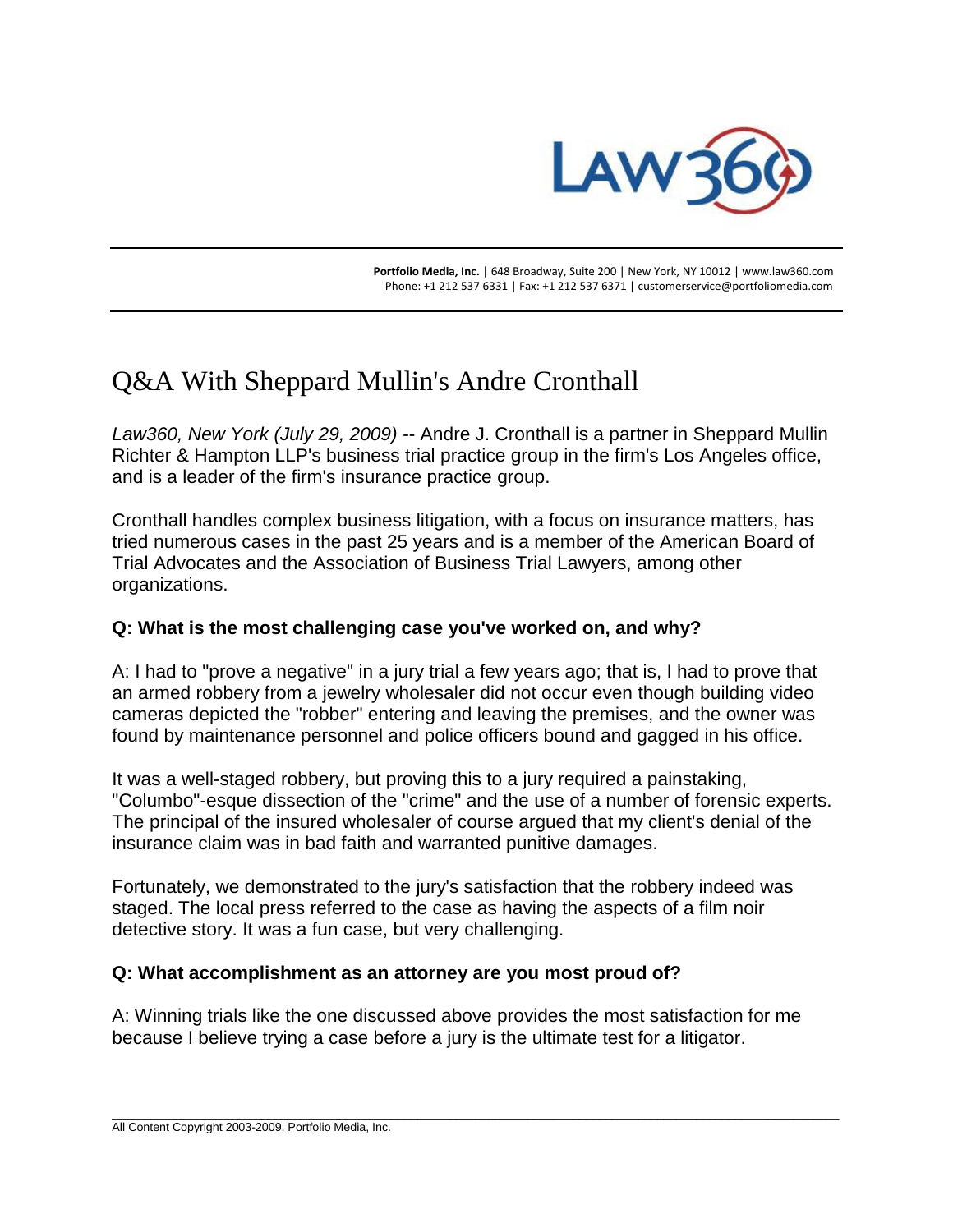It also is the ultimate compliment and sign of trust from a client to be given the responsibility to present the client's case to a jury when millions of dollars potentially are on the line.

In a recent case the plaintiffs' pretrial demand was in the low eight figures, and we obtained a defense verdict after a lengthy trial. I'm as proud of that verdict as any other.

## **Q: What aspects of law in your practice area are in need of reform, and why?**

A: For insurance cases, especially in California, there needs to be renewed vigilance to curb abuses of the class action litigation device, especially cases brought under Business and Professions Code Section 17200 and similar statutes.

In California, Proposition 64 was a positive step in this direction, but the recent Tobacco II Cases decision is already being interpreted by certain lawyers as abrogating Proposition 64's requirement that class members have standing to seek relief under the Unfair Competition Law. Courts and the Legislature should not permit a return to the "shakedown" lawsuits of years past.

Another area that warrants attention is the need to make it easier for the courts to weed out unmeritorious cases earlier in the litigation process. In many, if not most, insurance cases, the insurance contract is a focal point of the case; yet often the all-important policy is not even attached to the complaint.

It would benefit everyone involved to ensure that the policy is always attached to the pleading so that in appropriate cases courts may construe the terms at the outset, get a better handle on the issues raised (or not raised) by the contract and possibly avoid the need to litigate through summary judgment.

## **Q: Where do you see the next wave of cases in your practice area coming from?**

A: Unfortunately, based in part on the Tobacco II Cases opinion, there likely will be an uptick in class action filings.

# **Q: Outside your own firm, name one lawyer who's impressed you and tell us why.**

A: Justice Antonin Scalia. I enjoy reading his opinions, but what also impresses me is the way in which he can handle a large room full of lawyers attempting to cross-examine him concerning points of law or matters of judicial philosophy.

After more than 20 years on the high court he's still willing to engage in "verbal combat" with all comers, and I've not seen anyone get the better of him.